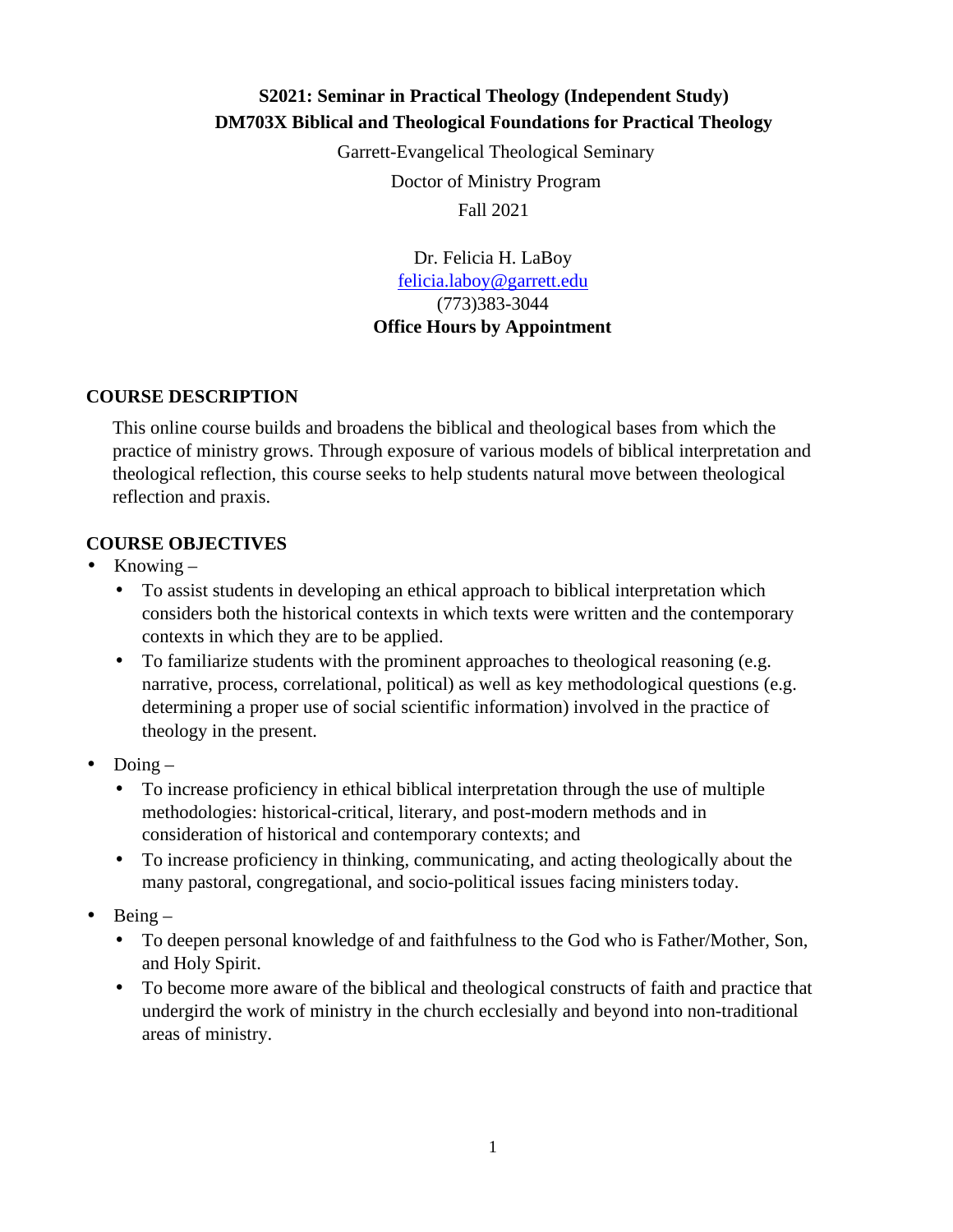### **COURSE OUTCOMES**

### **At the conclusion of this course, you should be able to:**

- 1. Better exegete Scripture from both the Hebrew Bible/Old Testament and the New Testament utilizing multiple methodologies: historical-critical, literary, and post-modern methods and through learning more contextual techniques.
- 2. Articulate at least three contemporary approaches to theological reasoning, documenting both strengths and weaknesses in their applicability to ministry.
- 3. Describe a theological method appropriate to your anticipated research project taking into consideration contextual strengths and weaknesses so as to demonstrate appropriate use.
- 4. Demonstrate the ability to engage fellow ministers in theological reflection through careful listening, respectful questioning, and helpful suggestion.
- 5. Document personal spiritual engagement in the practice of theology through reflection on the theological issues raised in your context of ministry.

## **COURSE TEXTS**

Anderson, Cheryl B. *Ancient Laws and Contemporary Controversies: The Need for Inclusive Biblical Interpretation 1st Edition*. New York: Oxford University Press, 2009 (ISBN-13: 978- 0195305500. 256 pp.). Price: \$30.37 (Hardcover); \$13.79 (Kindle).

Brown, William P. *A Handbook to Old Testament Exegesis*. Louisville: Westminster John Knox Press, 2017 (ISBN-13: 978-0664259938. 428 pp.). Price: \$14.79 (Paperback); \$14.05 (Kindle).

Gooder, Paula. *Searching for Meaning: An Introduction to Interpreting the New Testament*. Louisville: Westminster John Knox, 2008 (ISBN-13: 978-0664231941. 230 pp.). Price: \$16.02 (Paperback).

Graham, Elaine, Heather Walton, and Frances Ward, eds. *Theological Reflection: Methods*. London: SCM Press, 2005 (ISBN-13: 9780334029762 (300 pp.). Price: \$25.78 (Paperback).

Osmer, Richard R. *Practical Theology: An Introduction.* Grand Rapids: William B. Eerdmans Publishing Company, 2008 (ISBN-13: 9780802817655. 256 pp.). Price: \$18.37 (Paperback); \$14.16 (Kindle).

### **Bible (One of the Following):**

*The Cambridge Annotated Study Bible: New Revised Standard Version*, notes and references by H. C. Kee. New York: Cambridge University Press, 1993. Price: \$9.99 (Hardcover).

*The New Oxford Annotated Bible with the Apocryphal/Deuterocanonical Books, NRSV*, edited by B. M. Metzger and R. E. Murphy. New York: Oxford University Press, 1991 (or newer edition). Price: \$20.85 (Hardcover); \$10.99 (Kindle).

*The Harper-Collins Study Bible. Fully Revised and Updated: NRSV*. General editor, revised edition, Harold W. Attridge. HarperSanFrancisco, 2006. Price: \$27.32 (Paperback); \$25.32 (Hardcover);

\$17.99 (eTextbook).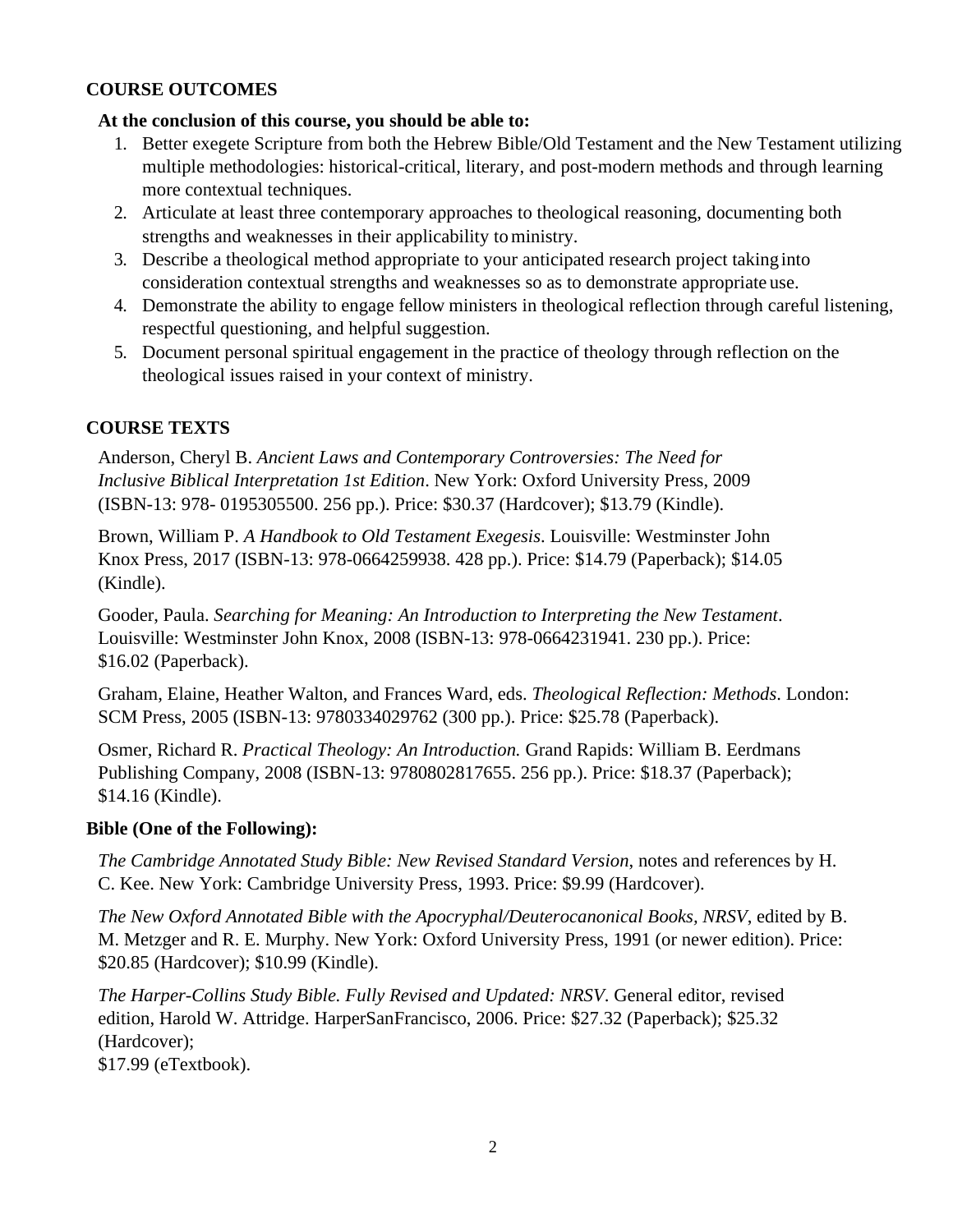*The People's Bible. New Revised Standard Version with the Apocrypha. General editor, Curtiss* Paul DeYoung. Minneapolis, MN: Fortress Press, 2009. Price: \$30.98 (Hardcover).

## *SUGGESTED READINGS*

Bailey, Randall C. " Were All Together in One Place? Toward Minority Biblical Criticism," *Society of Biblical Literature Semeia Studies*, 2009. (ISBN-13: 978-1589832459. 412 pp.)

Berlin, Adele and Marc Zvi Brettler, eds. *The Jewish Study Bible: Second Edition 2nd Edition*. New York: Oxford University Press, 2003. (ISBN-13: 978-0195297546. 2000 pp.)

Brueggemann, Walter, Bruce C., Birch, and Terrance C Freithem. *A Theological Introduction to the Old Testament: 2nd Edition*. Nashville, TN: Abingdon, 2005 (ISBN-13: 978-0687066766. 504 pp.)

Cahalan, Kathleen and Mikoski, Gordon. *Opening the Field of Practical Theology: An Introduction.*  Lanham, Maryland: Rowan and Littlefield, 2014. (ISBN-13: 9780742561267. 332 pp.)

Carter, Warren. *Seven Events That Shaped the New Testament World*. Ada, MI: Baker Academic, 2015 (ISBN-13: 978-0801039164. 182 pp.). Price: \$16.96 (Paperback); \$13.20 (Kindle).

DeYoung, Curtis Paul et al. *The People's Companion to The Bible*. Fortress, 2010 (ISBN-13: 978- 0800697020. 320 pp.)

Foley, Edward. *Theological Reflection Across Religious Traditions: The Turn to Reflective Believing*. Rowman and Littlefield Publishers, Inc. 2015. (ISBN-13: 9781442247192. 180 pp.)

Gafney, Wilda C. *Womanist Midrash: A Reintroduction to the Women of the Torah and the Throne*. Louisville: Westminster John Knox, 2017. (ISBN-13: 9780664239039. 342 pp.)

Graham, Elaine, Heather Walton, and Frances Ward, eds. *Theological Reflection: Methods*. London: SCM Press, 2005 (ISBN-13: 9780334029762 300 pp.)

Hornsby, Teresa J. and Ken Stone. *Bible Trouble: Queer Reading at the Boundaries of Biblical Scholarship. Society of Biblical Literature*, 2011. (ISBN-13: 978-1589835528. 372 pp.)

Levine, Amy-Jill and Marc Zvi Brettler, eds. *The Jewish Annotated New Testament*. New York: Oxford University Press, 2011. (ISBN-13: 978-0190461850. 856 pp.)

Sugirtharajah, R.S. *Voices from the Margin: Interpreting the Bible in the World: Interpreting the Bible in the Third World, 25th Anniversary Edition*. Orbis, 2016 (ISBN-13: 978-1626982055. 496 pp.)

Sugirtharajah, R.S. *The Postcolonial Bible*. Sheffield Academic Press, 1998. (ISBN-13: 978- 1850758983. 204 pp.)

Volf, Miroslav. *Exclusion and Embrace: A Theological Exploration of Identity, Otherness, and Reconciliation*. Nashville, TN: Abingdon Press, 1996 (ISBN-13: 9780687002825). (306 pp.)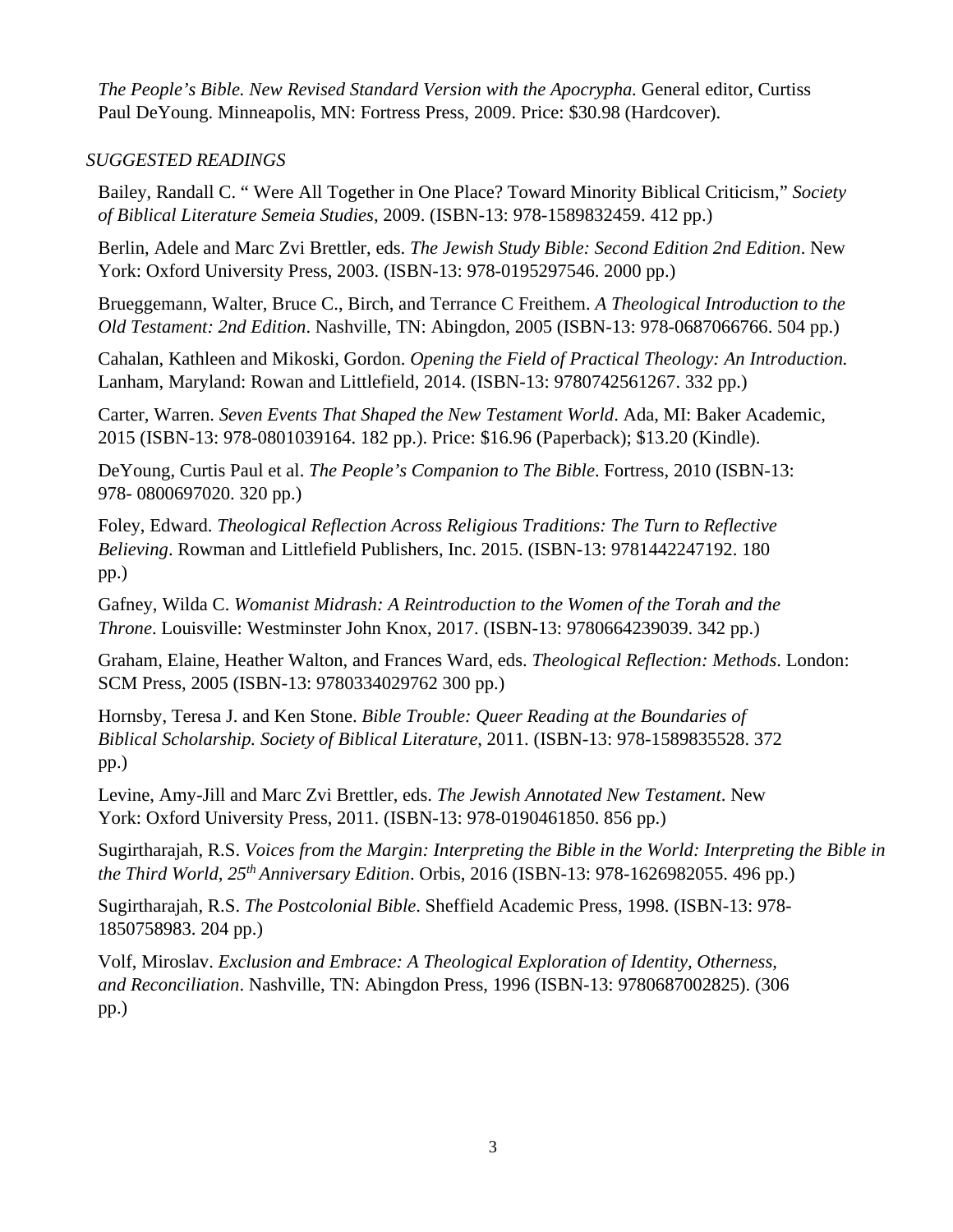## **COURSE ASSIGNMENTS**

- 1) Students will post two documents that help to explain their ministry context at the beginning of the semester:
	- a. A description of the student's ministry setting, including their role, length of time there, and a general sketch of regular pastoral/leadership activities (2-3 pages)
	- b. A brief outline of the student's anticipated research project (1-2 pages)
- 2) Students will provide three (3) critical book reviews  $(3 5$  pages/ $/1500 2500$  words) on the following texts based on the instructions in the syllabus:
	- Osmer, Richard R. *Practical Theology: An Introduction*;
	- Graham, Elaine, Heather Walton, and Frances Ward, eds. *Theological Reflection: Methods;* and
	- Anderson, Cheryl B. *Ancient Laws and Contemporary Controversies: The Need for Inclusive Biblical Interpretation 1st Edition*.

# • **Instructions for Critical Summaries**

Critical summaries should:

- a) Provide a narrative overview of the whole of the book. Strive for balance throughout rather than focusing your summary on one or two chapters of the book. The primary aim is to set out the big picture.
- b) Do not use lengthy quotations from the book. Rather summarize them in your own words and footnote the reference. The purpose of the summaries and papers are to add your voice to an ongoing conversation and to increase your learning, they are not to "proof-text" your point.
- c) If you do reference specific pages in the book, include those page numbers in parenthesis (do not include the title and/or author). No other sources should be consulted or referenced.
- d) In the last ½ to 1 page, you may raise questions and make critical observations about the book.
- e) Remember: Avoid "church-eze" or "sermonizing" in your summaries. Your papers are not sermons, but academic papers that demonstrate you understand the author's main argument from her point of view and then critically engage the argument from your perspective.
- *3*) An initial draft of your theology chapter will be due March 16  $(5 10)$  pages). This paper is an early attempt at constructing the ideas that will form your writing. In consultation with the instructor and likely your advisor, students will choose a book from a contemporary or recent major theologian to serve as a conversation partner in writing the theology paper. **Students must also utilize at least 1 – 2 of the theological methods from Graham's** *Theological Methods.*
- **4)** In consultation with the instructor and likely your advisor, **students will exegete two biblical texts that will serve as conversation partners in writing the final paper**. **For the Old Testament text, students must use at least 2 methods from** *A Handbook to Old Testament Exegesis* **by William P. Brown. For the New Testament text, students must use at least 2 methods from Searching for Meaning: An Introduction to Interpreting the New Testament by Paula Gooder. Students must also utilize diverse (i.e., racial, ethnic, gender, class, sexual orientation) as a part of their analysis while also keeping in mind their own social location and the social location of the people of their proposed project.**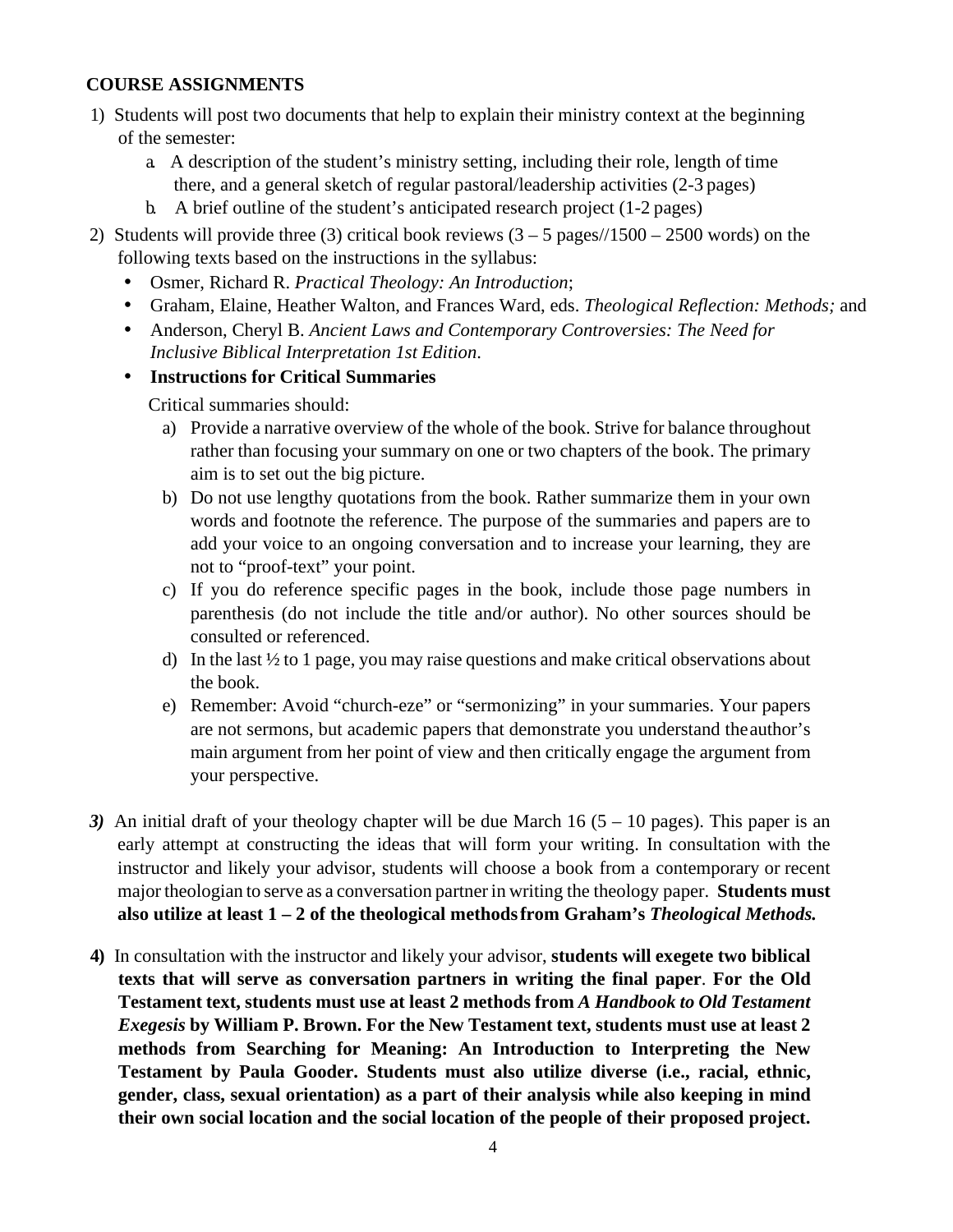**The exegesis of both texts will be in one (1) paper (10-15 pages).** 

**Please see Guidelines for Exegesis for directions on how to write the exegetical papers and for the grading rubric. For more assistance, please contact your advisor or the Garrett-Evangelical Writing Center.** 

**5)** A final paper that will serve as an initial draft of the biblical and theological framework for your final thesis project (15-20 pages). In this paper, students should demonstrate an ability to utilize at least three of the theological approaches discussed in class (Outcome #1 above); the ability to articulate a clear theological rationale and framework for your own research (Outcomes #2 & 4 above); the ability to exegete a Biblical periscope that is pertinent to your final project. Further guidelines for this paper will be provided during the class. **This paper should utilize the analysis from the previous papers.** 

### **RECOMMENDED COURSE SCHEDULE**

**Please note that supplemental videos are posted on the course Moodle shell to assist in understanding and/or provide additional insight into the course materials.** 

**September 6 - 12, 2021: Introduction to Practical Theology (Part 1) Read:**  • Osmer, *Practical Theology*, Intro – Chap. 2 **Due:**  • **Introductory documents,** Due: September 13, 2021 by 12:00 p.m. CST (**See Assignment #1 above**)

**September 13 - 19, 2021: Introduction to Practical Theology (Part 2) Read:** 

• Osmer, *Practical Theology*, Chap. 3 – 4

**September 20 – 26, 2021: Introduction to Methods of Theological Reflection (Part 1) Read:** 

• Graham et al., *Theological Reflection*, Intro – Chap. 3

#### **Due:**

• **Critical Book Review:** *Practical Theology,* Due: September 21, 2021 by 12:00 p.m. CST (**See Assignment #2 above**)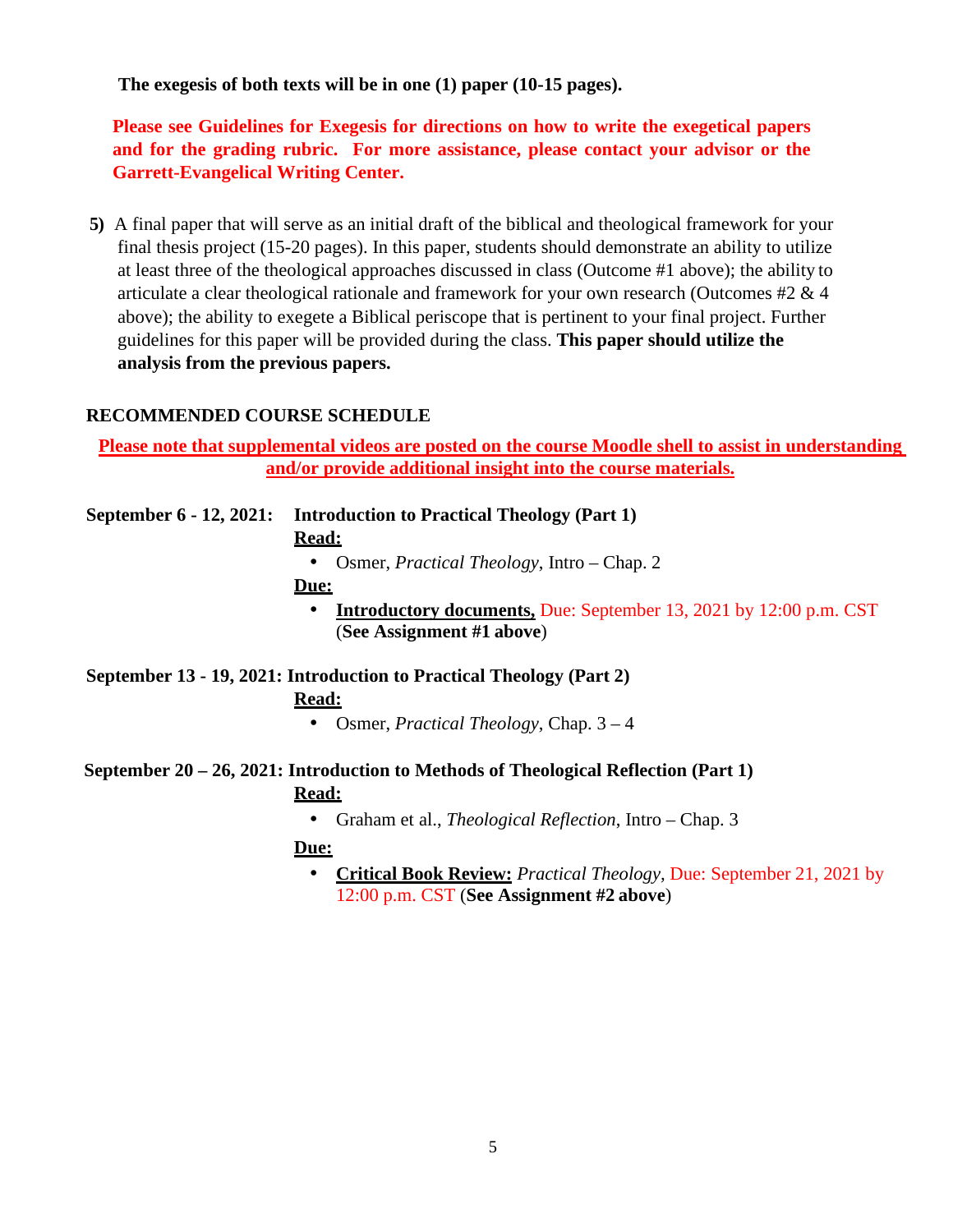### **September 27 – Oct. 3, 2021: Introduction to Methods of Theological Reflection (Part 2)**

|--|

• Graham et al., *Theological Reflection*, Chap. 4 – 7

**Due:** 

• **Critical Book Review:** *Theological Reflection Methods,* Due: October 8, 2021 by 12:00 p.m. CST (**See Assignment #2 above**)

**October 4 – 17, 2021: Initial Draft of Theology Paper Due (Self Study) – October 18, 2021 by 12:00 pm. CST** 

#### **Due:**

• Initial draft of theology paper  $(5 - 10 \text{ pages})$  outlining which theological methods will be applicable to your final research project and key theology partners that you will be in conversation with. **See Moodle for more instructions and helpful hints/tips. (See Assignment #3 above)** 

# **October 18 - 24, 2021: Understanding the Need for Ethical and Inclusive Biblical Interpretation**

## **Read:**

- Anderson, *Ancient Laws and Contemporary Controversies*, Chap. 1, 2
- R.S. Sugirtharajah, "Biblical Studies after the Empire: From a Colonial to a Postcolonial Mode of Interpretation" in *The Postcolonial Bible*. (posted on Moodle)
- Randall C. Bailey, "The Danger of Ignoring One's Own Cultural Bias in Interpreting the Text" in *The Postcolonial Bible*. (posted on Moodle)
- Ellen Armour, "Queer Bibles, Queer Scriptures? An Introductory Response" in *Bible Trouble: Queer Reading at the Boundaries of Biblical Scholarship*. (posted on Moodle)

### **October 25 - 31, 2021: Ethical and Inclusive Biblical Interpretation – OT/Hebrew Bible (Part 1) Read:**

- Anderson, *Ancient Laws and Contemporary Controversies*, Chap. 3 5
- Brown, *A Handbook for Old Testament Exegesis*, Chap. 1- 6 (skim)

### **November 1 - 7, 2021: Ethical and Inclusive Biblical Interpretation – OT/Hebrew Bible (Part 2) Read:**

- Anderson, *Ancient Laws and Contemporary Controversies*, Chap. 6 7
- Brown, *A Handbook for Old Testament Exegesis*, Chap. 7-14 (skim)

#### **Due:**

• **Critical Book Review:** *Ancient Laws and Contemporary Controversies,*  Due: November 10, 2021 by 12:00 p.m. CST (**See Assignment #2 above**)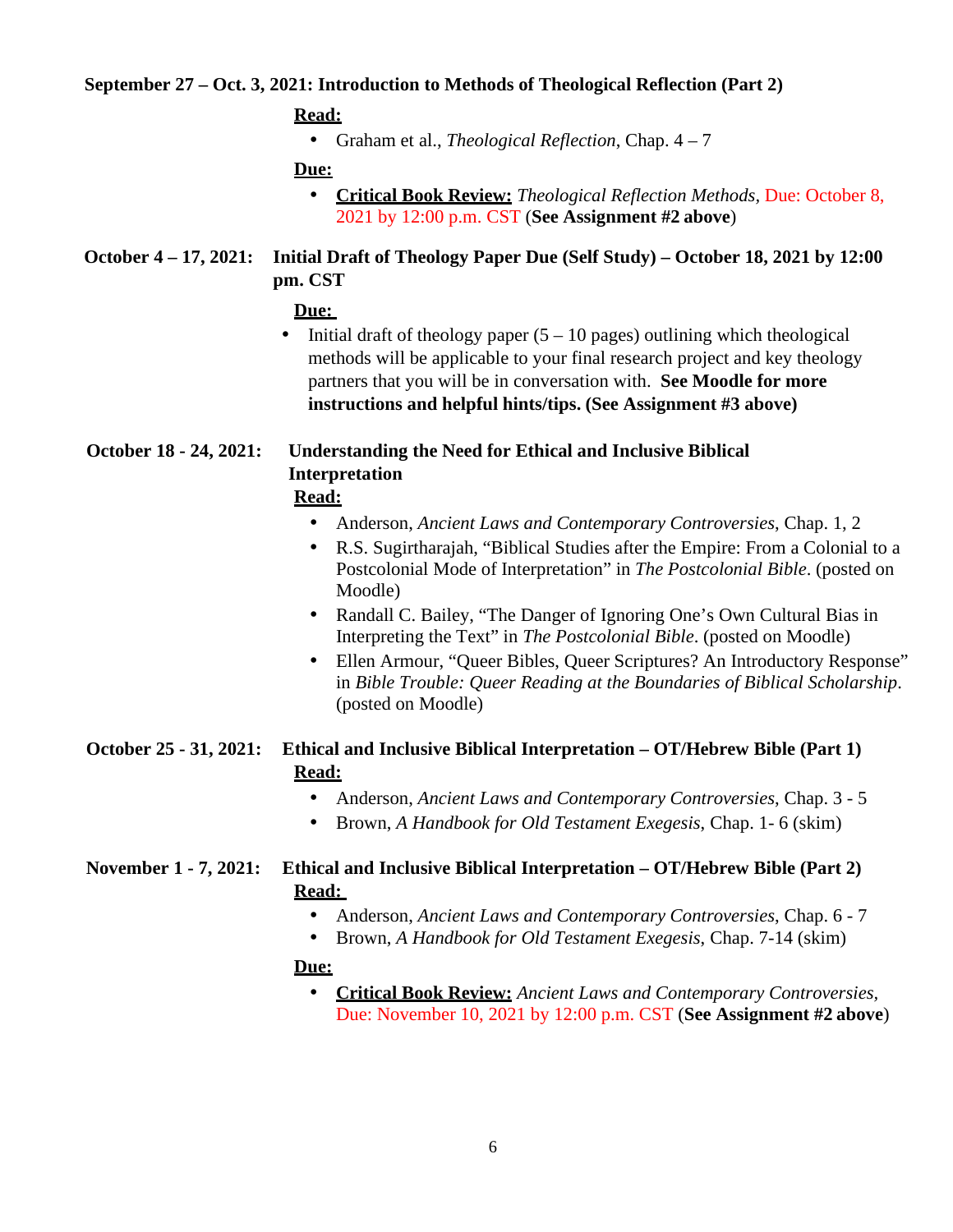### **November 8 - 15, 2021: Ethical and Inclusive Biblical Interpretation – New Testament (Part 1) \***

#### **Read:**

• Gooding, *Searching for Meaning*, Chap 1 – 12 (Parts 1 & 2)

#### **Due:**

- Self-Study/Work on Old Testament (Hebrew Bible) Exegesis
- Self-Study/Refine Theological argument for Final Paper

#### **November 16 - 22, 2021: Ethical and Inclusive Biblical Interpretation – New Testament (Part 2)**

#### **Read:**

• Gooding, *Searching for Meaning*, Chap. 13 – 23, Part 3

#### **Due:**

- Self-Study/Work on New Testament Exegesis
- Self-Study/Refine Theological argument for Final Paper

**December 1 , 2021: OT/NT Exegetical Paper Due (Self Study) (10 – 15 pages) Due by December 1, 2021 by 12:00 noon CST** 

#### **Due:**

**In consultation with the instructor and likely your advisor, students will exegete two biblical texts that will serve as conversation partners in writing the final paper. For the Old Testament text, students must use at least 2 methods from** *A Handbook to Old Testament Exegesis* **by William P. Brown. For the New Testament text, students must use at least 2 methods from**  *Searching for Meaning: An Introduction to Interpreting the New Testament*  **by Paula Gooder. Students must also utilize diverse (i.e., racial, ethnic, gender, class, sexual orientation) as a part of their analysis while also keeping in mind their own social location and the social location of the people of their proposed project. The exegesis of both texts will be in one (1) paper (10-15 pages). (See Assignment #4 above)**

**Also, keep in mind that this is an exegetical paper, not a sermon. Therefore, you should be referencing academic work (commentaries, articles, etc.). Given that every student has access to Ebsco/ATLA and Moodle databases and that this is a graduate doctoral program, resources used are not to include Wikipedia, popular press articles or simple online Bible tools or reference materials. If you include these, your grade will be decreased.** 

**Please see Guidelines for Writing Exegetical Papers from the Garrett-Evangelical Writing Center for assistance and grading rubric.**